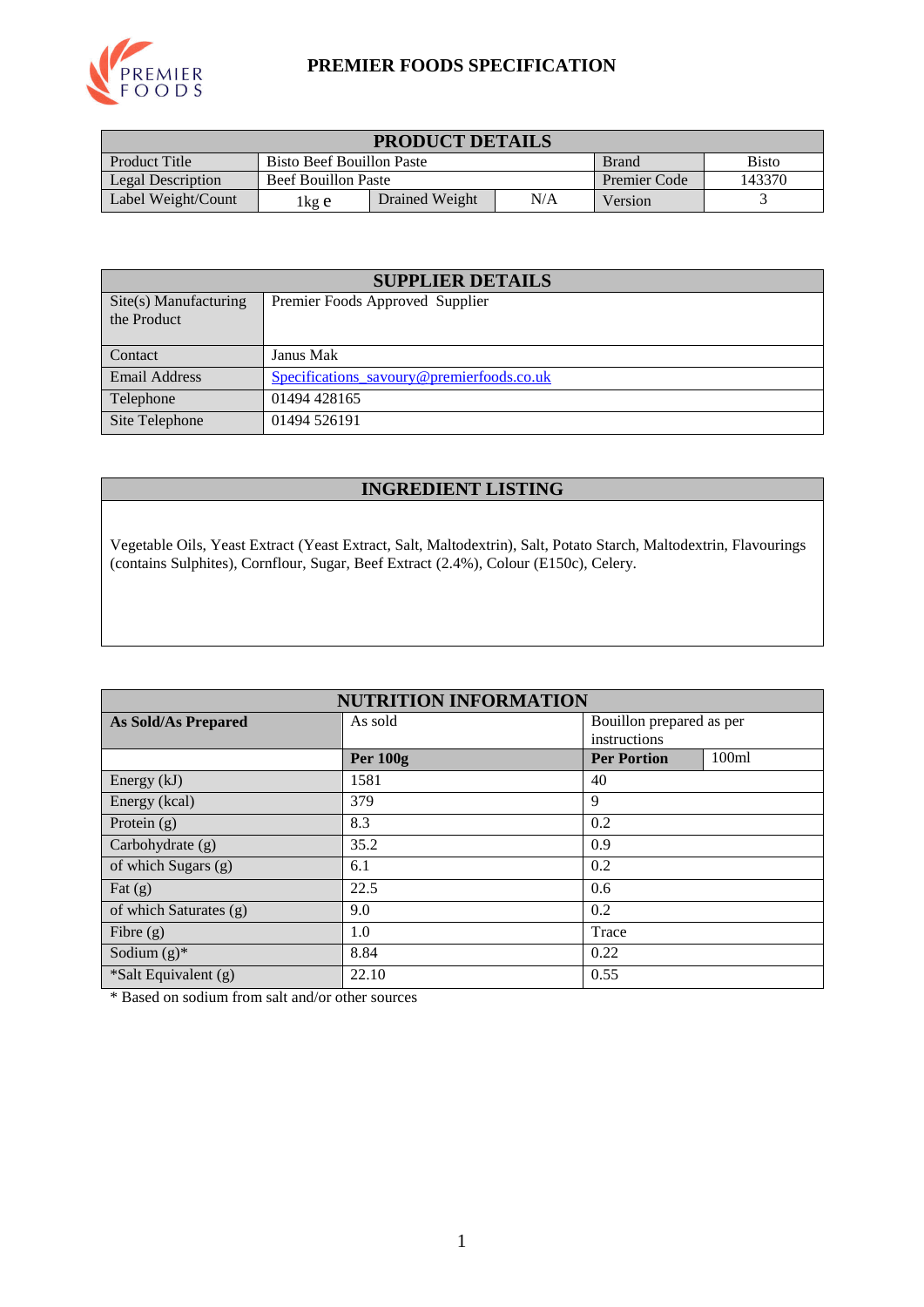

#### **PREMIER FOODS SPECIFICATION**

| <b>PRODUCT DETAILS</b>                                                                   |                                                             |                |         |  |  |
|------------------------------------------------------------------------------------------|-------------------------------------------------------------|----------------|---------|--|--|
| <b>Product Title</b><br><b>Bisto</b><br><b>Bisto Beef Bouillon Paste</b><br><b>Brand</b> |                                                             |                |         |  |  |
| <b>Legal Description</b>                                                                 | 143370<br><b>Beef Bouillon Paste</b><br><b>Premier Code</b> |                |         |  |  |
| Label Weight/Count                                                                       | 1kg e                                                       | Drained Weight | Version |  |  |

| <b>ALLERGEN INFORMATION</b>                                    |                |             |  |  |  |  |
|----------------------------------------------------------------|----------------|-------------|--|--|--|--|
| <b>Additional Information</b><br><b>Contains / May Contain</b> |                |             |  |  |  |  |
| Peanuts                                                        | No             |             |  |  |  |  |
| <b>Nuts</b>                                                    | No             |             |  |  |  |  |
| Sesame                                                         | N <sub>0</sub> |             |  |  |  |  |
| Cereals containing Gluten                                      | N <sub>0</sub> |             |  |  |  |  |
| Eggs                                                           | No             |             |  |  |  |  |
| Milk                                                           | No             |             |  |  |  |  |
| Fish                                                           | No             |             |  |  |  |  |
| Molluscs                                                       | No             |             |  |  |  |  |
| Crustacea                                                      | No             |             |  |  |  |  |
| Soya                                                           | No             |             |  |  |  |  |
| <b>Sulphur Dioxide and Sulphites</b>                           | Yes            | Flavourings |  |  |  |  |
| Celery                                                         | Yes            |             |  |  |  |  |
| Mustard                                                        | N <sub>o</sub> |             |  |  |  |  |
| Lupin                                                          | No             |             |  |  |  |  |

**Note:** The information contained above relates to the presence/absence of ingredients in the product and is not a guarantee of total absence where presence is due to adventitious contamination within the supply chain

| <b>SUITABILITY</b>           |                    |                               |  |  |  |
|------------------------------|--------------------|-------------------------------|--|--|--|
|                              | <b>Suitability</b> | <b>Additional Information</b> |  |  |  |
| Suitable for Vegan Diet      | No                 | <b>Contains Beef Extract</b>  |  |  |  |
| Suitable for Vegetarian Diet | N <sub>0</sub>     | <b>Contains Beef Extract</b>  |  |  |  |
| Suitable for Halal Diet      | N <sub>0</sub>     | Not certified                 |  |  |  |
| Suitable for Kosher Diet     | No                 | Not certified                 |  |  |  |
|                              |                    |                               |  |  |  |
| Is the product organic?      | No                 |                               |  |  |  |

**Note:** The information contained above relates to the suitability based on the presence/absence of ingredients in the product and is not a guarantee of total absence where presence is due to adventitious contamination within the supply chain